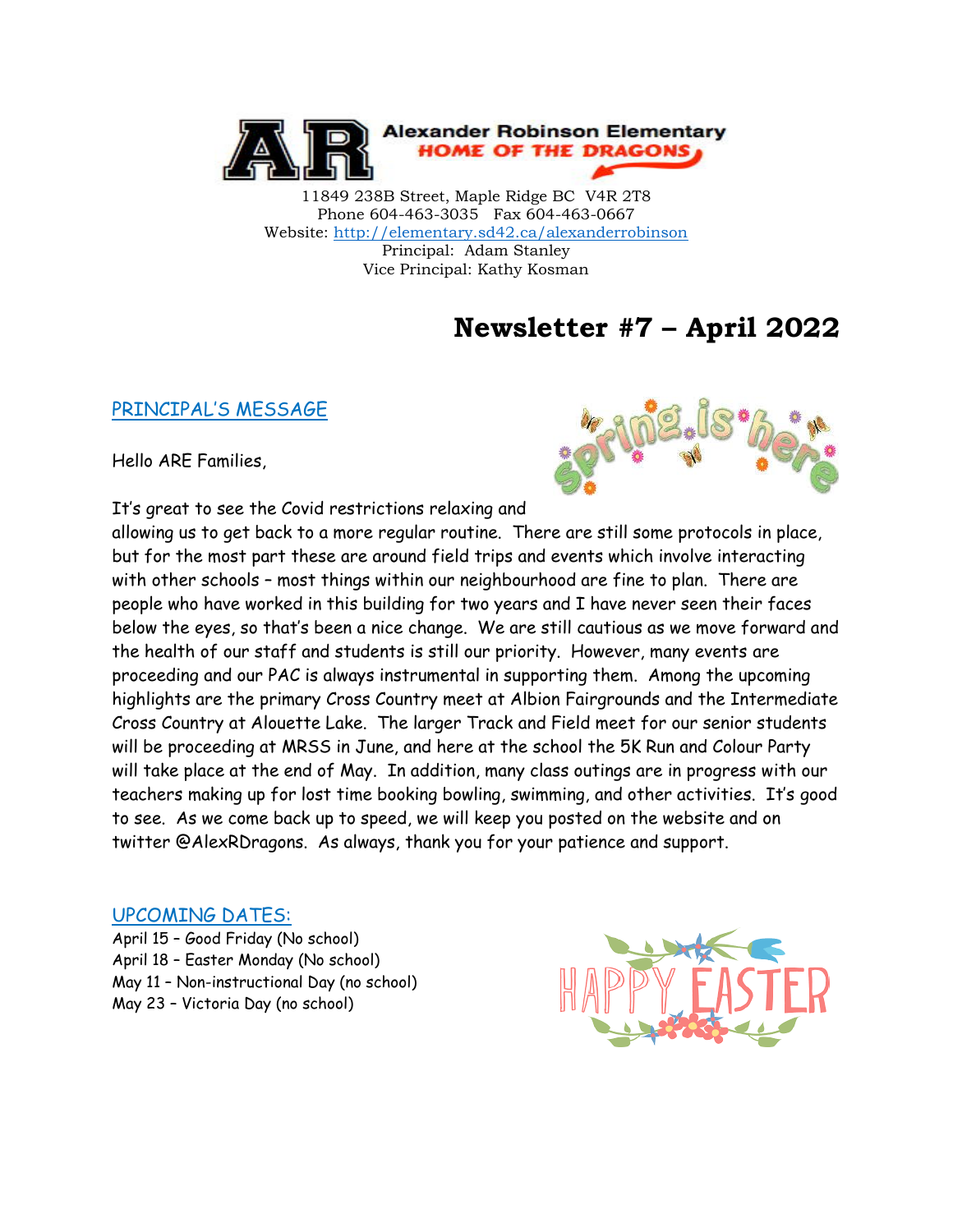#### GROUP CLASS PHOTO DAY

On Wednesday April 27 a representative from Mountain West Studios will be at our school taking group class photos. Group photos and panorama photo will also be taken on this day. All students and staff will receive a 5x8 printed copy of their class photo.



### Moving?

If you are planning on moving your children to another school in September please let us know as soon as you can even if you are not certain of the details. With spaces always at a premium at ARE it helps us to make plans for the future.

### "The Secret Knowledge of Grown-Ups"

The doors of the stage were opened for the first time in over two and a half years this week as Mrs. Diamond and Mrs. Gowan coordinated to produce "The Secret Knowledge of Grown-Ups" as a school project. Our hope will be to complete some upgrades to the sound and lighting in the stage area to make it more suitable for larger-scale productions.



### Make-a-Wish Freezie Sale:



Thanks to everyone who participated in the Make-a-Wish Freezie fundraiser. This resulted in some spectacular line-ups around the school. Astonishingly, they didn't take long to process as this event was so well organized by Mrs. Murphy.

### Go Green Together:

This month schools will cooperate to teach kids about reducing energy use and greenhouse gas emissions. The highlight will be the Outdoor Reading Extravaganza in late April.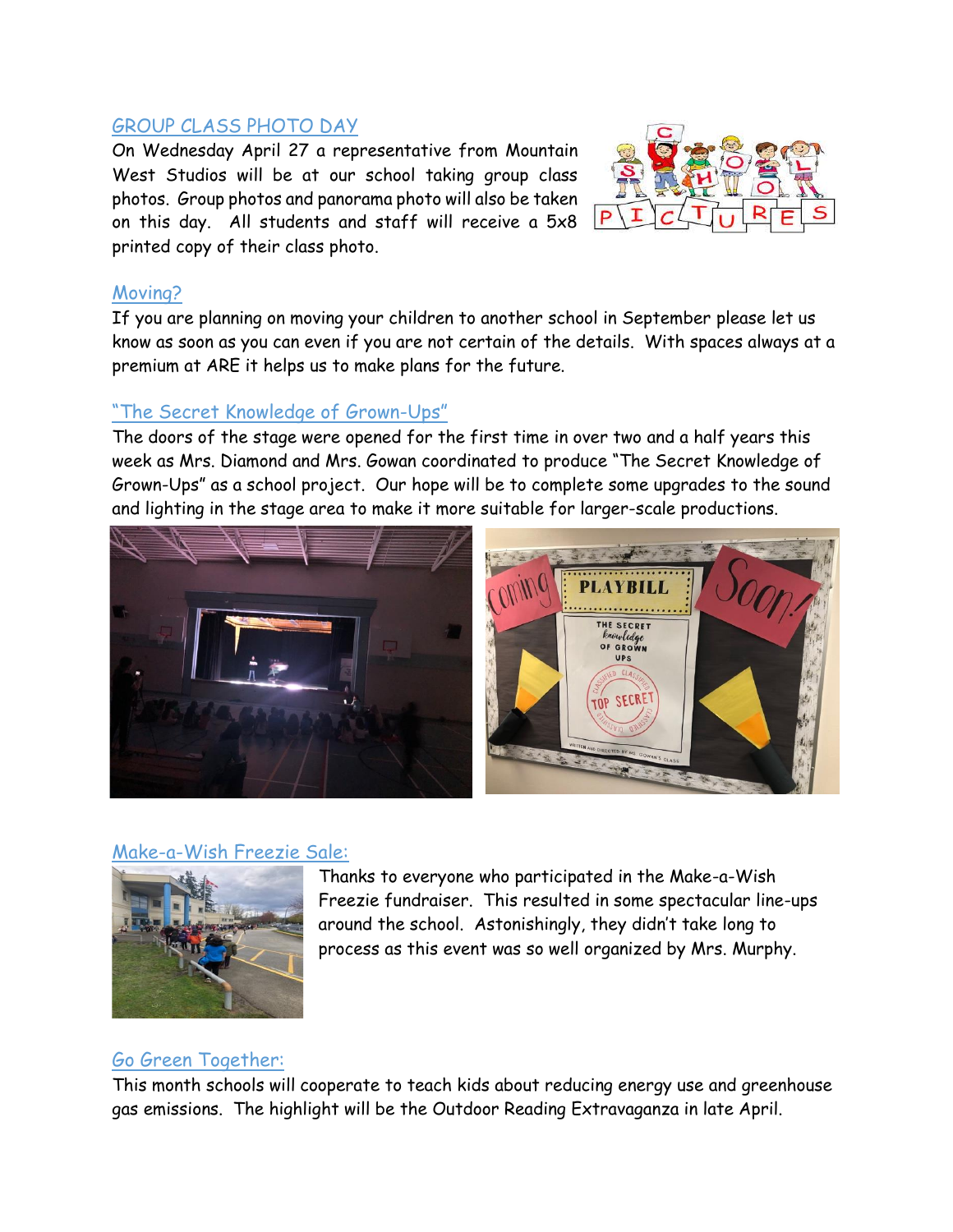### **APRIL 2022 ALEXANDER ROBINSON**



| Monday               | Tuesday                     | Wednesday                   | Thursday                    | Friday                            |
|----------------------|-----------------------------|-----------------------------|-----------------------------|-----------------------------------|
|                      |                             |                             |                             | $\mathbf{1}$                      |
|                      |                             |                             |                             |                                   |
|                      |                             |                             |                             |                                   |
|                      |                             |                             |                             |                                   |
|                      |                             |                             |                             |                                   |
|                      |                             |                             |                             |                                   |
|                      |                             |                             |                             |                                   |
| $\overline{4}$       | 5                           | 6                           | $\overline{7}$              | 8                                 |
|                      |                             |                             |                             |                                   |
| -Parsec Challenge    | -BB Intramurals at<br>Lunch | -BB Intramurals at<br>Lunch |                             | -Parsec Challenge                 |
| -Young Art - DIV 12, |                             |                             |                             |                                   |
| 15, 16, 20           | -Make a Wish Freezie        | -Parsec Challenge           |                             |                                   |
|                      | sale                        |                             |                             |                                   |
|                      | -Fire Drill                 |                             |                             |                                   |
|                      |                             |                             |                             |                                   |
| 11                   | 12                          | 13                          | 14                          | 15                                |
|                      |                             |                             |                             |                                   |
| -Parsec Challenge    | -BB Intramurals at          | -BB Intramurals at          |                             |                                   |
| -Young Art - DIV 12, | Lunch                       | Lunch                       |                             | <b>GOOD FRIDAY</b><br>(no school) |
| 15, 16, 20           | -PAC Meeting 7pm            | -Parsec Challenge           |                             |                                   |
|                      |                             |                             |                             |                                   |
|                      |                             |                             |                             |                                   |
| 18                   | 19                          | 20                          | 21                          | 22                                |
|                      |                             |                             |                             |                                   |
| <b>EASTER MONDAY</b> | -BB Intramurals at          | -BB Intramurals at          | -Parsec Challenge           | -Parsec Challenge                 |
| (no school)          | Lunch                       | Lunch                       |                             |                                   |
|                      | -Parsec Challenge           | -Parsec Challenge           | -Bowling $-$ DIV 1, 2,<br>6 | -80s Dress Up Day                 |
|                      |                             |                             |                             | -Bowling (pm)-DIV                 |
|                      | -Gr 7 Zoom with             |                             |                             | 4,5                               |
|                      | Parents 3:00pm              |                             |                             | -ARE Reading                      |
|                      |                             |                             |                             | Extravaganza                      |
|                      |                             |                             |                             | Recess/Lunch                      |
| 25                   | 26                          | 27                          | 28                          | 29                                |
| -Parsec Challenge    | -BB Intramurals at          | -BB Intramurals at          | -Bowling $-$ DIV 9          |                                   |
|                      | Lunch                       | Lunch                       |                             |                                   |
|                      | -DIV $11 - THSS$            | -Class Group Photos         |                             |                                   |
|                      | Alice in Wonderland         |                             |                             |                                   |
|                      |                             |                             |                             |                                   |
|                      |                             |                             |                             |                                   |